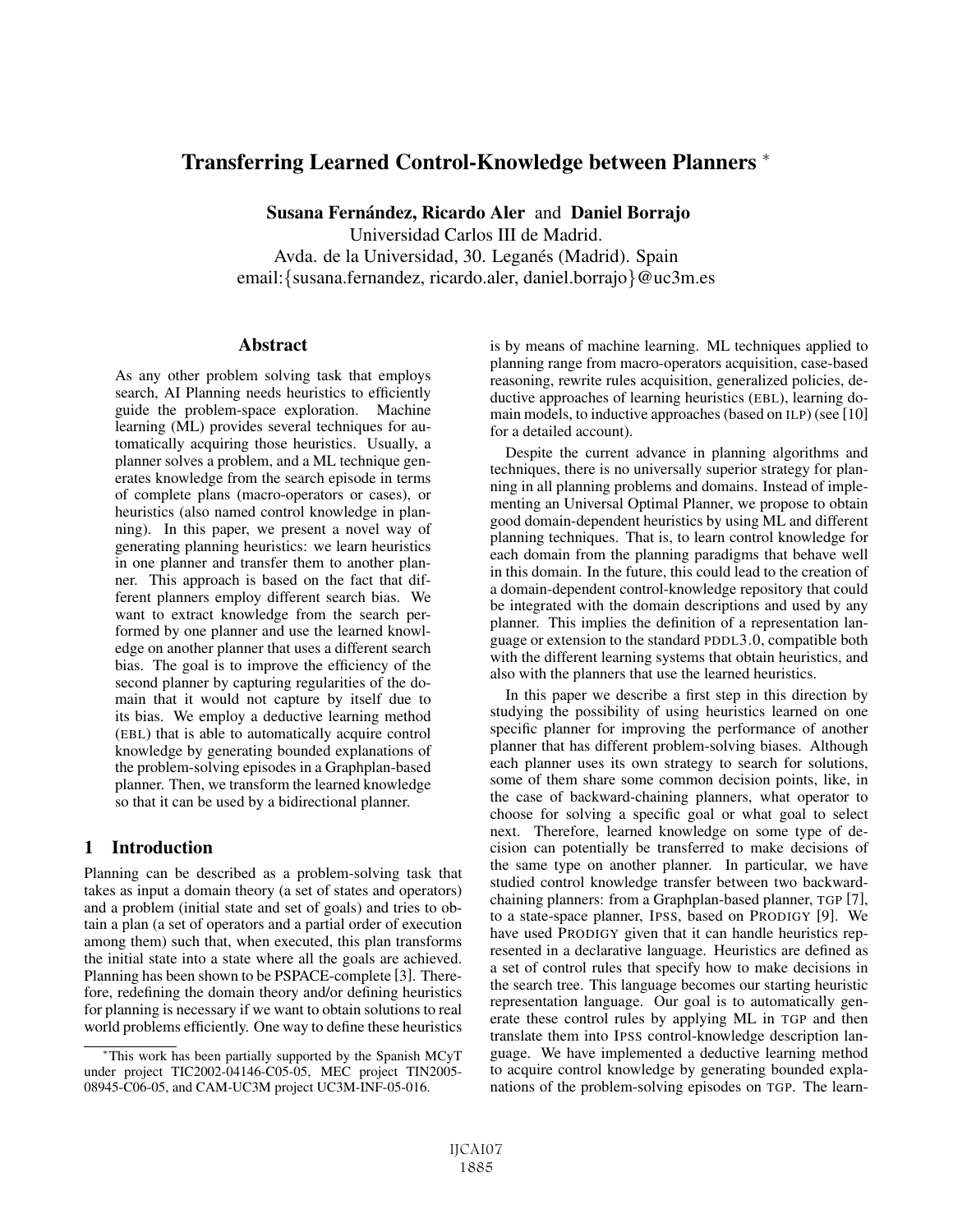ing approach builds on HAMLET [2], an inductive-deductive system that learns control knowledge in the form of control rules in PRODIGY, but only on its deductive component, that is based on EBL [6].

As far as we know, our approach is the first one that is able to transfer learned knowledge between two planning techniques. However, transfer learning has been successfully applied in other frameworks. For instance, in Reinforcement Learning, macro-actions or options obtained in a learning task can be used to improve future learning processes. The knowledge transferred can range from value functions [8] to complete policies [5].

The paper is organized as follows. Next section provides background on the planning techniques involved. Section 3 describes the implemented learning system and the learned control rules. Section 4 describes the translation of the TGP learned rules to be used in IPSS. Section 5 shows some experimental results. Finally, conclusions are drawn.

## 2 Planning models and techniques

In this section we first describe an unified planning model for learning. Then, we describe the planners IPSS and TGP in terms of that unified model. Finally, we describe our proposal to transfer control knowledge from TGP to IPSS.

## 2.1 Unified planning model for learning

In order to transfer heuristics from one planner to another, we needed to (re)define planning techniques in terms of a unified model, that accounts for the important aspects of planning from a perspective of learning and using control knowledge. On the base level, we have the domain problem-space  $P<sup>d</sup>$ defined by (modified with respect to [1] and focusing only on deterministic planning without costs):

- a discrete and finite state space  $S^d$ ,
- an initial state  $s_0^d \in S^d$ ,
- a set of goals  $G<sup>d</sup>$ , such that they define a set of nonempty terminal states as the ones in which all of them are true  $S_T^d = \{ s^d \in S^d \mid G^d \subseteq s^d \},$
- a set of non-instantiated actions  $A<sup>d</sup>$ , and a set of instantiated actions  $A^d_\sigma$ , and
- a function mapping non-terminal states  $s^d$  and instantiated actions  $a_{\sigma}^d$  into a state  $F^d(a_{\sigma}^d, s^d) \in S^d$ .

We assume that both  $A^d_{\sigma}$  and  $F^d(a^d, s^d)$  are non-empty.<br>Let top of this problem space, each planner searches in what On top of this problem space, each planner searches in what we will call meta problem-space,  $P<sup>m</sup>$ . Thus, for our purposes, we define the components of this problem space as:

• a discrete and finite set of states,  $S<sup>m</sup>$ : we will call each state  $s^m \in S^m$  a meta-state. Meta-states are planner dependent and include all the knowledge that the planner needs for making decisions during its search process. For forward-chaining planners each meta-state  $s^m$  will contain only a state  $s^d$  of the domain problem-space  $P^d$ . In the case of backward-chaining planners, as we will see later, they can include, for instance, the current state  $s^d$ , the goal the planner is working on  $g^d \in G^d$ , or a set of assignments of actions to goals

- an initial meta-state,  $s_0^m \in S^m$
- a set of non-empty terminal states  $S_T^m \subseteq S^m$
- a set of search operators  $A^m$ , such as "apply an instantiated action  $a \in A^d$  to the current state  $s^d$ " or "select tiated action  $a \in A^d_\sigma$  to the current state  $s^{d,s}$ , or "select<br>an instantiated action  $a \in A^d$  for achieving a given goal an instantiated action  $a \in A^d$  for achieving a given goal  $q^{d}$ . These operators will be instantiated by bounding their variables (e.g. which action to apply),  $A_{\sigma}^{m}$
- a function mapping non-terminal meta-states  $s<sup>m</sup>$  and instantiated operators  $a_{\sigma}^{m}$  into a meta-state  $F^{m}(a^{m}, s^{m}) \in S^{m}$  $\mathcal{S}^m$

From a perspective of heuristic acquisition, the key issue consists of learning how to select instantiated operators of the meta problem-space given each meta-state. That is, the goal will be to learn functions that map a meta-state  $s^m$  into a set of instantiated search operators:  $H(s_m) \subseteq A_{\sigma}^m$ . This is due<br>to the fact that the decisions made by the planner (branching) to the fact that the decisions made by the planner (branching) that we would like to guide are precisely on what instantiated search operator to apply at each meta-state. Thus, they constitute the learning points, from our perspective. In this paper, we learn functions composed of a set of control rules. Each rule will have the format: if conditions  $(s^m)$ then select  $A_{\sigma}^{m}$ . That is, if certain conditions on the current meta-state hold then the planner should apply the corcurrent meta-state hold, then the planner should apply the corresponding instantiated search operator.

#### 2.2 IPSS planner

IPSS is an integrated tool for planning and scheduling that provides sound plans with temporal information (if run in integrated-scheduling mode). The planning component is a nonlinear planning system that follows a means-ends analysis (see [9] for details). It performs a kind of bidirectional depth-first search (subgoaling from the goals, and executing operators from the initial state), combined with a branchand-bound technique when dealing with quality metrics. The planner is integrated with a constraints-based scheduler that reasons about time and resource constraints.

In terms of the unified model, it can be described as:

- each meta-state  $s^m$  is a tuple  $\{s^d, G_p^d, L, g^d, a^d, a^d, P\}$ <br>where  $s^d$  is the current demain state.  $G^d$  is the get of where  $s^d$  is the current domain state,  $G_p^d$  is the set of pending (open) goals L is a set of assignments of inpending (open) goals,  $L$  is a set of assignments of instantiated actions to goals,  $g<sup>d</sup>$  is the goal in which the planner is working on,  $a^d$  is an action that the planner has selected for achieving  $g^d$ ,  $a^d_\sigma$  is an instantiated action that the planner has selected for achieving  $a^d$  and tion that the planner has selected for achieving  $g<sup>d</sup>$ , and P is the current plan for solving the problem
- the initial meta-state,  $s_0^m = \{s_0^d, G^d, , , , , \}$
- a terminal state will be of the form  $s_T^m =$ <br> $\int_{c}^{d} I_{\infty} = P \}$  such that  $C^d \subset c^d \subset I_{\infty}$  will be the  $\{s_T^d, L_T, \ldots, P\}$  such that  $G^d \subseteq s_T^d, L_T$  will be the causal links between goals and instantiated actions and causal links between goals and instantiated actions, and
- *P* is the plan<br>
 the set of search operators  $A^m$  is composed of (given the • the set of search operators  $A^m$  is composed of (given the current meta-state  $\{s^d, G^d, L, a^d, a^d, a^d, P\}$ ); "select a current meta-state  $\{s^d, G^d, L, g^d, a^d, a^d, P\}$ ): "select a<br>scel  $g^d \in G^{d}$ " "select an estion  $g^d \in A^d$  for estiming goal  $g^d \in G_p^{d}$ ", "select an action  $a^d \in A^d$  for achieving<br>the survent goal  $g^d$ ", "select an instantiation  $g^d \subset A^d$ the current goal  $g^{d\prime\prime}$ , "select an instantiation  $a^d_\sigma \in A^d_\sigma$ <br>of current action  $a^{d\prime}$ , and "apply the current instantiated<br>action  $a^d$  to the current state  $s^{d\prime\prime}$ . action  $a^d_\sigma$  to the current state  $s^{d}$ .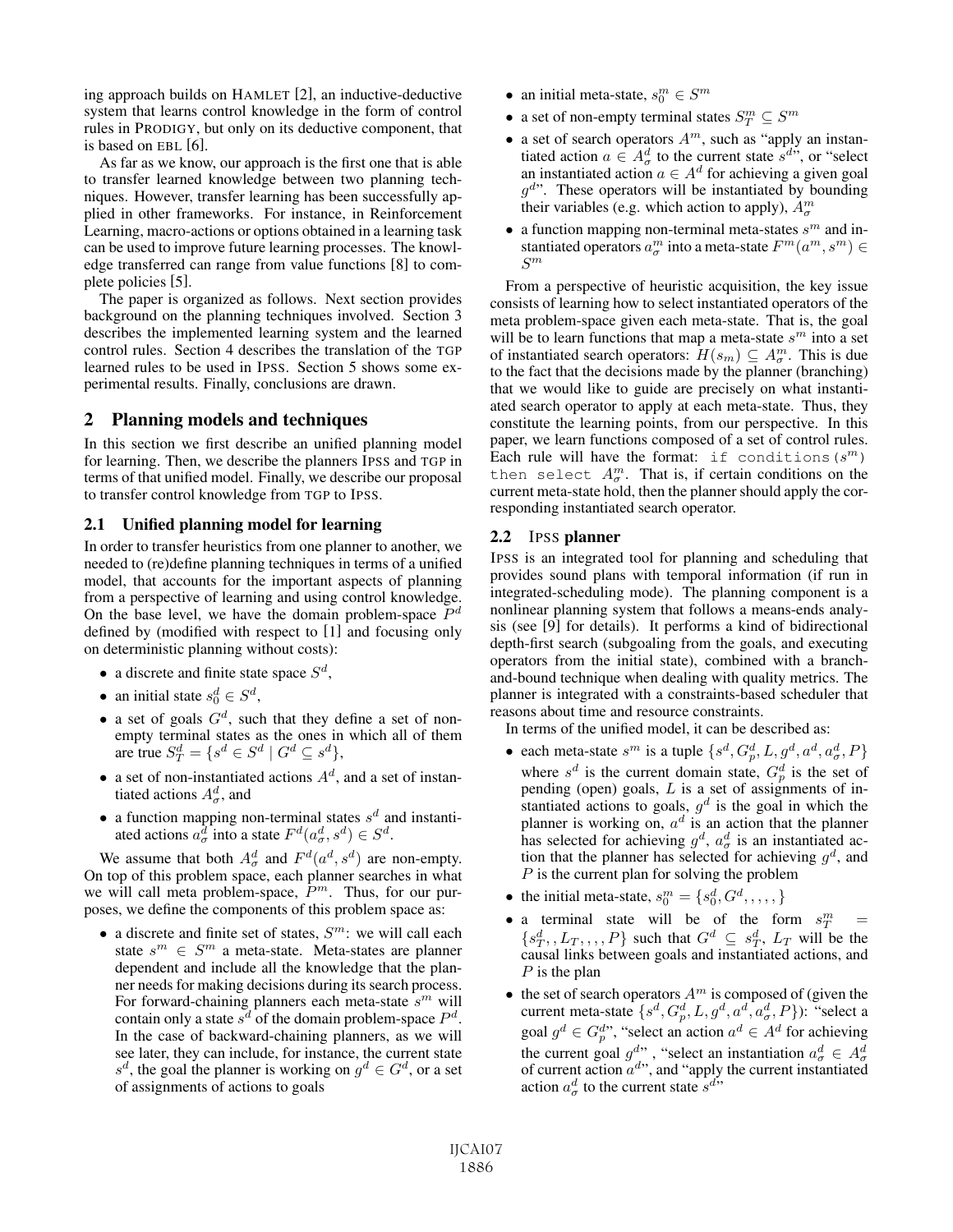In IPSS, as in PRODIGY, there is a language for defining heuristic function  $H(s_m)$  in terms of a set of control rules. Control rules can *select, reject*, or *prefer* alternatives (ways of instantiating search operators,  $A_{\sigma}^{m}$ ).<br>The conditions of control rules refer to queries (called The conditions of control rules refer to queries (called meta-predicates) to the current meta-state of the search  $s^m = \{s^d, G_p^d, L, g^d, a^d, a^d, P\}.$  PRODIGY already pro-<br>vides the most usual meta-predicates such as knowing vides the most usual meta-predicates, such as knowing whether: some literal l is true in the current state  $l \in s$ (true-in-state), some literal l is the current goal  $l = g<sup>d</sup>$ (current-goal), some literal l is a pending goal  $l \in \tilde{G}_{p}^{d}$ <br>(some-candidate-goals) or some instance is of a given (some-candidate-goals) or some instance is of a given type (type-of-object). But, the language for representing heuristics also admits coding user-specific functions.

#### 2.3 TGP planner

TGP is a temporal planner that enhances Graphplan algorithm to handle actions of different durations [7]. Again, we will only use in this paper its planning component, and we leave working with the temporal part for future work.

The planner alternates between two phases: *graph expansion*, it extends a planning graph until the graph has achieved necessary (but potentially insufficient) conditions for plan existence; and *solution extraction*, it performs a backwardchaining search, on the planning graph, for a solution; if no solution is found, the graph is expanded again and a new solution extraction phase starts.

When TGP performs a backward-chaining search for a plan it chooses an action that achieves each goal proposition. If it is consistent (nonmutex ) with all actions that have been chosen so far, then TGP proceeds to the next goal; otherwise it chooses another action. An action achieves a goal if it has the goal as effect. Instead of choosing an action to achieve a goal at one level, TGP can also choose to persist the goal (selecting the *no-op* action); i.e. it will achieve the goal in levels closer to the initial state. After TGP has found a consistent set of actions for all the propositions in one level, it recursively tries to find a plan for the action's preconditions and the *persisted* goals. The search succeeds when it reaches level zero. Otherwise, if backtracking fails, then TGP extends one level the planning graph with additional action and proposition nodes and tries again. In terms of the unified model, it can be described as:

- each meta-state  $s^m$  is a tuple  $\{PG, G_p^d, L, l\}$  where  $PG$ is the plan graph,  $G_p^d$  is the set of pending (open) goals, <br>*L* is a set of assignments of instantiated actions to goals  $L$  is a set of assignments of instantiated actions to goals (current partial plan), and  $l$  is the plan-graph level where search is
- the initial meta-state,  $s_0^m = \{PG_n, G^d, l_n\}$  where  $PG_n$  is the plan graph built in the first phase up to level  $PG_n$  is the plan graph built in the first phase up to level  $n$  (this second phase can be called many times)  $G^d$  is n (this second phase can be called many times),  $G<sup>d</sup>$  is the set of top level goals, and  $l_n$  is the last level generated of the plan graph
- a terminal state will be of the form  $s_T^m = \{PG_i, L, 0\}$ <br>such that the solution plan can be extracted from L (acsuch that the solution plan can be extracted from  $L$  (actions contained in  $L$ )
- $\bullet$  the set of search operators  $A^m$  is composed of only one operator (given the current meta-state  $\{PG, G_p^d, L, l\}$ ):

"for each goal  $g^d \text{ } \in G_p^d$  select an instantiated action"<br> $g^d \text{ } \in A_q^d$  for sobjecting it". If the goal persists, the goal  $a_{\sigma}^{d} \in A_{\sigma}^{d}$  for achieving it". If the goal persists, the goal<br>will still be in the  $G_{\sigma}^{d}$  of the successor meta-state. Other-<br>wise, the greesenditions of each  $_{\sigma}^{d}$  are added to  $G_{\sigma}^{d}$  and wise, the preconditions of each  $a^d$  are added to  $G_p^d$  and<br>case  $g^d$  is remayed from  $G^d$ . Also, the links  $(a^d, a^d)$  are each  $g^d$  is removed from  $G_p^d$ . Also, the links  $(a^d_\sigma, g^d)$  are added to L added to L.

#### 2.4 Transferring heuristics from TGP to IPSS

Our proposal to transfer control knowledge between two planners  $P_1$  and  $P_2$  requires five steps: (1) a language for representing heuristics (or function  $H_1(s^m)$ ) for  $P_1$ ; (2) a method for automatically generating  $H_1$  from  $P_1$ search episodes; (3) a translation mechanism between meta problem-space of  $P_1$  and meta problem-space of  $P_2$ , which is equivalent to providing a translation mechanism between  $H_1$  and  $H_2$ ; (4) a language  $H_2$  for representing heuristics for  $P_2$ ; and (5) an interpreter (matcher) of  $H_2$  in  $P_2$ . Given that IPSS already has a declarative language to define heuristics,  $H_{I_{DSS}}$  (step 4), and an interpreter of that language (step 5), we had to define the first three steps. In relation to step 1, it had to be a language as close as possible to the one used in IPSS, so that step 3 could be simplified. Therefore, we built it using as many meta-predicates as possible from the ones in IPSS declarative language. We will now focus on steps 2 and 3, and include some hints on that language.

### 3 The learning technique

In this section, we describe the ML technique we built, based on EBL, to generate control knowledge from TGP. We have called it GEBL (Graphplan EBL). It generates explanations for the local decisions made during the search process (in the meta problem-space). These explanations become control rules. In order to learn control knowledge for a Graphplanbased planner, we follow a standard four-steps approach: first, TGP solves a planning problem, generating a trace of the search tree; second, the search tree is labelled so that the successful decision nodes are identified; third, control rules are created from two consecutive successful decision points, by selecting the relevant preconditions; and, fourth, constants in the control rules are generalized to variables. In this discussion, the search tree is the one generated while solving the meta problem-space problem. So, each decision point (or node) consists of a meta-state, and a set of successors (applicable instantiated operators of the meta problem-space).

Now, we will present each step in more detail.

#### 3.1 Labelling the search tree

We define three kinds of nodes in the search tree: *success, failure* and *memo-failure*. *success* nodes are the ones that belong to a solution path. The *failure* nodes are the ones where there is not a valid assignment for all the goals in the node; i.e. it is not possible to find actions to achieve all the goals with no mutex relation violated among them or the ones in the currently constructed plan. A node also fails if all of its children fail. And if the planner did not expand a node, the node is labeled as *memo-failure*. This can happen when the goals were previously memoized as *nogoods* (failure condition of Graphplan-based planning) at that level.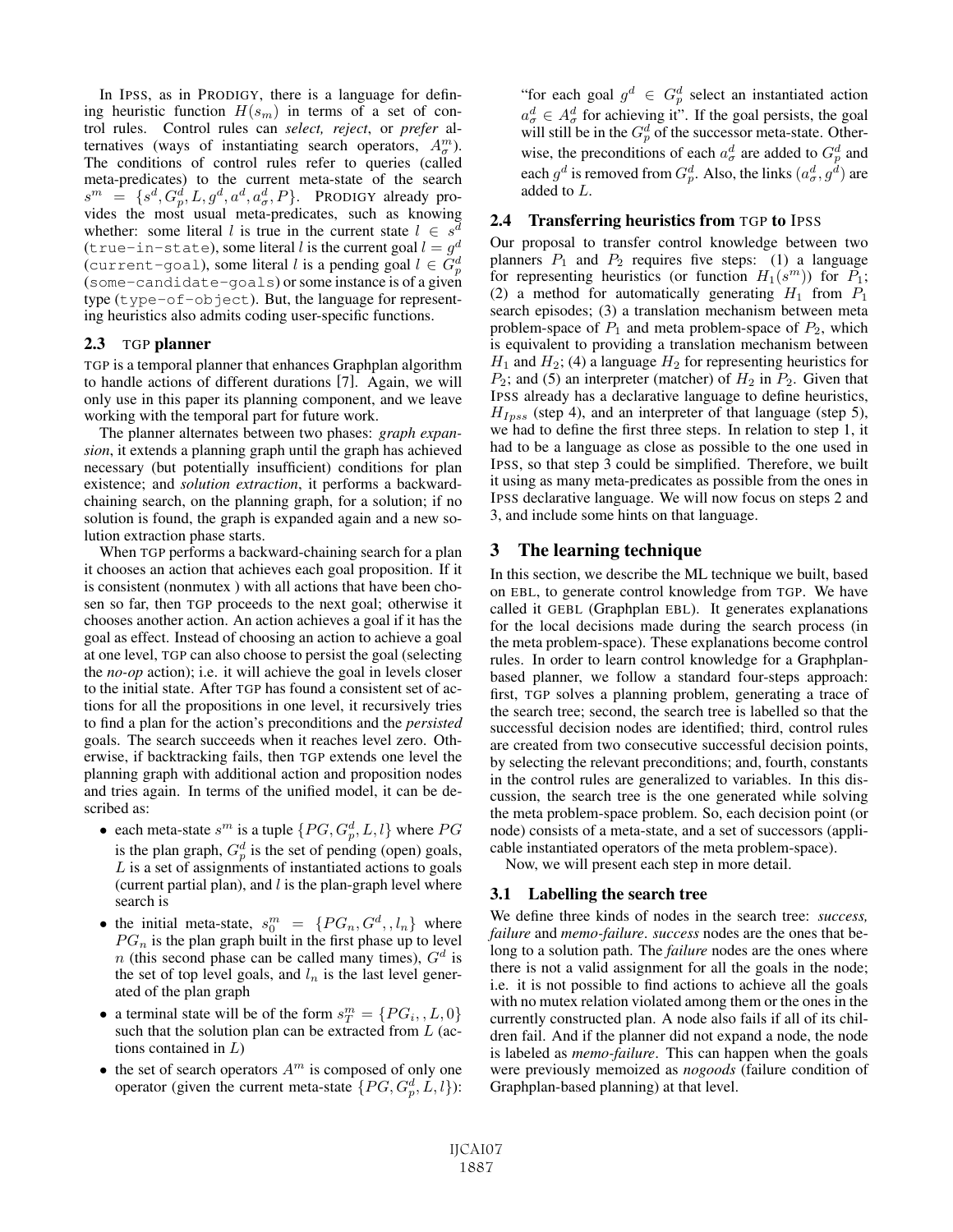All nodes are initially labelled as *memo-failure*. If a node fails during the planning process, its label changes to *failure*. When the planner finds a solution, all the nodes that belong to the solution path are labelled as *success*.

Figure 1 shows an example of a labelled search tree in the Zenotravel domain solving one problem. The Zenotravel domain involves transporting people among cities in planes, using different modes of flight: fast and slow. The example problem consists of transporting two persons: person0 from city0 to city1, and person1 from city1 to city0. Therefore,  $G^d = \{$ (at person1 city0) (at person0 city1) $\}.$ There are 7 fuel levels  $(fli)$  ranging from 0 to 6 and there is a plane initially in  $city1$  with a fuel level of 3. TGP expands the planning graph until level 5 where both problem goals are consistent (nonmutex). In this example there are no failures and therefore no backtracking. The initial metastate  $s0$  is composed of the expanded plan graph,  $PG_5$ , the problem goals  $G<sup>d</sup>$ , assignments () and level 5. The search algorithm tries to apply an instantiation of the search operator of the meta problem-space (selecting an instantiated action for each goal). So, it finds the instantiated action of the domain problem-space (debark person0 plane1 city1) to achieve the goal (at person0 city1) and persists the goal (at person1 city0). This generates the child node (meta-state  $s1$ ), that has, as the goal set, the persisted goal and the preconditions of the previously selected action (debark), i.e. (at plane1 city1) (in person0 plane1). The pair (assignment) action (debark person0 plane1 city1) and goal (at person0 city1) is added on top of the child-node assignments. Then, the algorithm continues the search at meta-state  $s2$ . It finds the action ( $fly$ plane1 city0 city1 fl1 fl0) to achieve the goal (at plane1 city1) and it persists the other goals. That operator generates the child node s3, with the preconditions of the action fly and the persisted goals. The new pair action-goal is added on top of the currently constructed plan. The algorithm continues until it reaches level 0 where the actions in the assignment set of the last node (meta-state  $s5$ ) represents the solution plan.

Once the search tree has been labelled, a recursive algorithm generates control rules from all pairs of consecutive success nodes (eager learning). GEBL can also learn only from non-default decisions (lazy learning). In this case, it only generates control rules if there is, at least, one *failure* node between two consecutive success nodes. The *memofailure* nodes in lazy learning are not considered, because the planner does not explore them. Also, from a "lazyness" perspective they behave as success nodes. Lazy learning usually is more appropriate when the control knowledge is obtained and applied to the same planner to correct only the wrong decisions.

## 3.2 Generating control rules

As we said before, control rules have the same format as in PRODIGY. The module that generates control rules receives as input two consecutive success decision points (meta-states) with their goal and assignment sets. There are two kinds of possible rules learned from them: a select goals rule to select the goal that persists in the decision point (when only

```
s0:
Level:(5) SUCCESS
Goals=((at person1 city0) (at person0 city1))
Assignments=NIL
s1:
Level:(4) SUCCESS
Goals=((at person1 city0) (at plane1 city1) (in person0 plane1))
Assignments=(((debark person0 plane1 city1) (at person0 city1)))
s2:
Level:(3) SUCCESS
Goals=((at person1 city0) (in person0 plane1) (fuel-level plane1 fl1)
       (at plane1 city0))
Assignments=(((fly plane1 city0 city1 fl1 fl0) (at plane1 city1))
              ((debark person0 plane1 city1) (at person0 city1)))
s3:
Level:(2) SUCCESS
Goals=((in person1 plane1) (fuel-level plane1 fl1) (at plane1 city0)
       (at person0 city0))
Assignments=(((board person0 plane1 city0) (in person0 plane1))
               ((debark person1 plane1 city0) (at person1 city0))
((fly plane1 city0 city1 fl1 fl0) (at plane1 city1))
              ((debark person0 plane1 city1) (at person0 city1)))
s4:
Level:(1) SUCCESS
Goals=((in person1 plane1) (at person0 city0) (fuel-level plane1 fl2)
       (at plane1 city1))
Assignments=(((fly plane1 city1 city0 fl2 fl1) (fuel-level plane1 fl1))
               ((board person0 plane1 city0) (in person0 plane1))
((debark person1 plane1 city0) (at person1 city0))
               ((fly plane1 city0 city1 fl1 fl0) (at plane1 city1))
              ((debark person0 plane1 city1) (at person0 city1)))
s5:
Level:(0) SUCCESS
Goals=((at person1 city1) (at person0 city0) (fuel-level plane1 fl3)
       (at plane1 city1))
Assignments=(((board person1 plane1 city1) (in person1 plane1))
              ((fly plane1 city1 city0 fl2 fl1) (fuel-level plane1 fl1))
               ((board person0 plane1 city0) (in person0 plane1))
((debark person1 plane1 city0) (at person1 city0))
              ((fly plane1 city0 city1 fl1 fl0) (at plane1 city1))
              ((debark person0 plane1 city1) (at person0 city1)))
```
Figure 1: Example of TGP success search tree.

one goal persists) and select operator rules to select the instantiated actions that achieve the goals in the decision point (one rule for each achieved goal).

As an example, from the first two decision points s0 and s1 of the example in Figure 1, two rules would be generated; one to select the goal (at person1 city0) and another one to select the operator (debark person0 plane1 city1) to achieve the goal (at person0 city1).

In order to make the control rules more general and reduce the number of true-in-state meta-predicates, a goal regression is carried out, as in most EBL techniques [4]. Only those literals in the state which are required, directly or indirectly, by the preconditions of the instantiated action involved in the rule (the action that achieves goal) are included.

Figure 2 shows the select goal rule generated from the first two decision points in the example of Figure 1. This rule chooses between two goals of moving persons from one city to another (the arguments of the meta-predicates target-goal and some-candidate-goals). One person  $\langle$  person1> is in a city where there is a plane  $\langle$  plane1> with enough fuel to fly. The rule selects to work on the goal referring to this person giving that s/he is in the same city as the plane.

Figure 3 shows the select operator rule generated from the example above. This rule selects the action debark for moving a person from one city to another. IPSS would try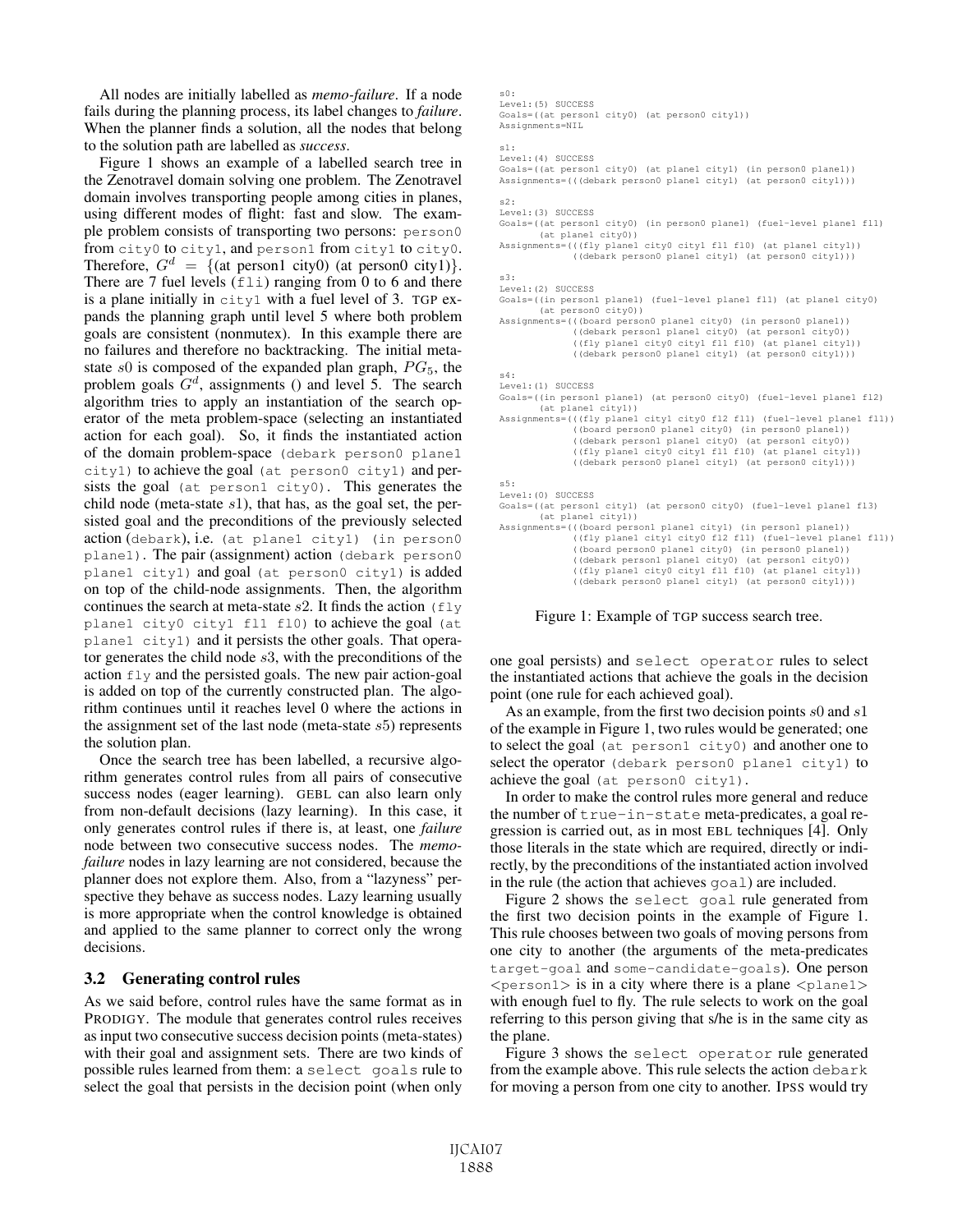| (control-rule regla-ZENO-TRAVEL-PZENO-s1                             |
|----------------------------------------------------------------------|
| (if (and (target-goal (at <person1> <city0>))</city0></person1>      |
| (true-in-state (at <person1> <city1>))</city1></person1>             |
| (true-in-state (at <person0> <city0>))</city0></person0>             |
| (true-in-state (at <plane1> <city1>))</city1></plane1>               |
| (true-in-state (fuel-level <plane1> <f12>))</f12></plane1>           |
| (true-in-state (aircraft <plane1>))</plane1>                         |
| (true-in-state (city <city0>))</city0>                               |
| (true-in-state (city <city1>))</city1>                               |
| (true-in-state (flevel <fl1>))</fl1>                                 |
| (true-in-state (flevel <fl2>))</fl2>                                 |
| (true-in-state (next <fl1> <fl2>))</fl2></fl1>                       |
| (true-in-state (person <person0>))</person0>                         |
| (true-in-state (person <person1>))</person1>                         |
| $(some-candidate-qoals$ ((at <person0> <city1>))))</city1></person0> |
| (then select goals (at <person1> <city0>)))</city0></person1>        |

Figure 2: Example of select goals rule in the Zenotravel domain.

(by default) to debark the person from any plane in the problem definition. The rule selects the most convenient plane; a plane that is in the same city as the person with enough fuel to fly.

```
(control-rule rule-ZENO-TRAVEL-ZENO1-e1
(if (and (current-goal (at <person0> <city1>))
           (true-in-state (at <person0> <city0>))
           (true-in-state (at <plane1> <city0>))
(true-in-state (fuel-level <plane1> <fl1>))
           (true-in-state (aircraft <plane1>))
           (true-in-state (city <city0>))
(true-in-state (city <city1>))
           (true-in-state (flevel <fl0>))
           (true-in-state (flevel <fl1>))
           (true-in-state (next <fl0> <fl1>))
           (true-in-state (person <person0>))))
(then select operators (debark <person0> <plane1> <city1>)))
```
Figure 3: Example of select operator rule in the Zenotravel domain.

## 4 Translation of learned knowledge

Given that meta-states and operators of the meta problemspace of two different planners differ, in order to use the generated knowledge in  $P_1$  (TGP) by  $P_2$  (IPSS), we have to translate the control rules generated in the first language to the second one. The translation should have in mind both the syntax (small changes given that we have built the controlknowledge language for TGP based on the one defined in IPSS) and the semantics (translation of types of conditions in the left-hand side of rules, and types of decisions - operators of the meta problem-space). We have to consider the translation of the left-hand side of rules (conditions referring to meta-states) and the right-hand side of rules (selection of a search operator of the meta problem-space).

Therefore, in relation to the translation of the right-hand side of control rules, we found that the equivalent search operators between IPSS and TGP are:

- to decide which goal to work on first. When TGP selects the *no-op* to achieve a goal, this is equivalent to persist the goal (it will be achieved in levels closer to the initial state). IPSS has an equivalent search operator for choosing a goal from the pending goals.
- to choose an instantiated operator to achieve a particular goal (both planners have that search operator, though, in

the case of IPSS it splits it in two: select an action, and select an instantiated action).

So, according to IPSS language to define control rules, there are three kinds of rules that can be learned in TGP to guide the IPSS search process: select goals, select operator (select an action) and select bindings (select an instantiated action) rules.

The equivalence between meta-states is not straightforward (for translating the conditions of control rules). When IPSS selects to apply an instantiated action, the operator of the meta problem-space changes the state  $s<sup>d</sup>$  and the action is added at the end of the current plan  $P$ . However, when  $TGP$  selects an instantiated action to achieve a goal, it is added at the beginning of the plan  $L$  (given that the search starts at the last level) and TGP does not modify the state  $s^d$ . The difficulty arises in defining the state  $s^d$  that will create the true-in-state conditions of the control rules. When the rules are learned in TGP, we considered two possibilities: the simplest one is that the state  $s^d$  is just the problem initial-state  $s_0^d$ ; and, in the sec-<br>ond one, we assume that when TGP persists a goal that goal ond one, we assume that when TGP persists a goal that goal would have already been achieved in IPSS, so the state  $s^d$  is the one reached after executing the actions needed to achieve the persisted goals in the TGP meta-state. To compute it, we look in the solution plan, and progress the problem initialstate according to each action effects in such partial plan.

Equivalent meta-states are computed during rule generation and a translator makes several transformations after the learning process finishes. The first one is to split the selectoperator control rules in two: one to select the action and another one to select its instantiation. The second transformation is to translate true-in-state meta-predicates referring to variable types into type-of-object metapredicates.1 Finally, the translator deletes those rules that are more specific than a more general rule in the set (they are subsumed by another rule) given that GEBL does not perform an inductive step.

# 5 Experimental Results

We carried out some experiments to show the usefulness of the approach. Our goal is on transferring learned knowledge: that GEBL is able to generate control knowledge that improves IPSS planning task solving unseen problems. We compare our learning system with HAMLET, that learns control rules from IPSS problem-solving episodes. According to its authors, HAMLET performs an EBL step followed by induction on the control rules.

In these experiments, we have used four commonly used benchmark domains from the repository of previous planning competitions:2 Zenotravel, Miconic, Logistics and Driverlog (the STRIPS versions, since TGP can only handle the plain STRIPS version).

In all the domains, we trained separately both HAMLET and GEBL with randomly generated training problems and

<sup>&</sup>lt;sup>1</sup>TGP does not handle variable types explicitly; it represents them as initial state literals. However, IPSS domains require variable type definitions as in typed PDDL.

<sup>2</sup> http://www.icaps-conference.org